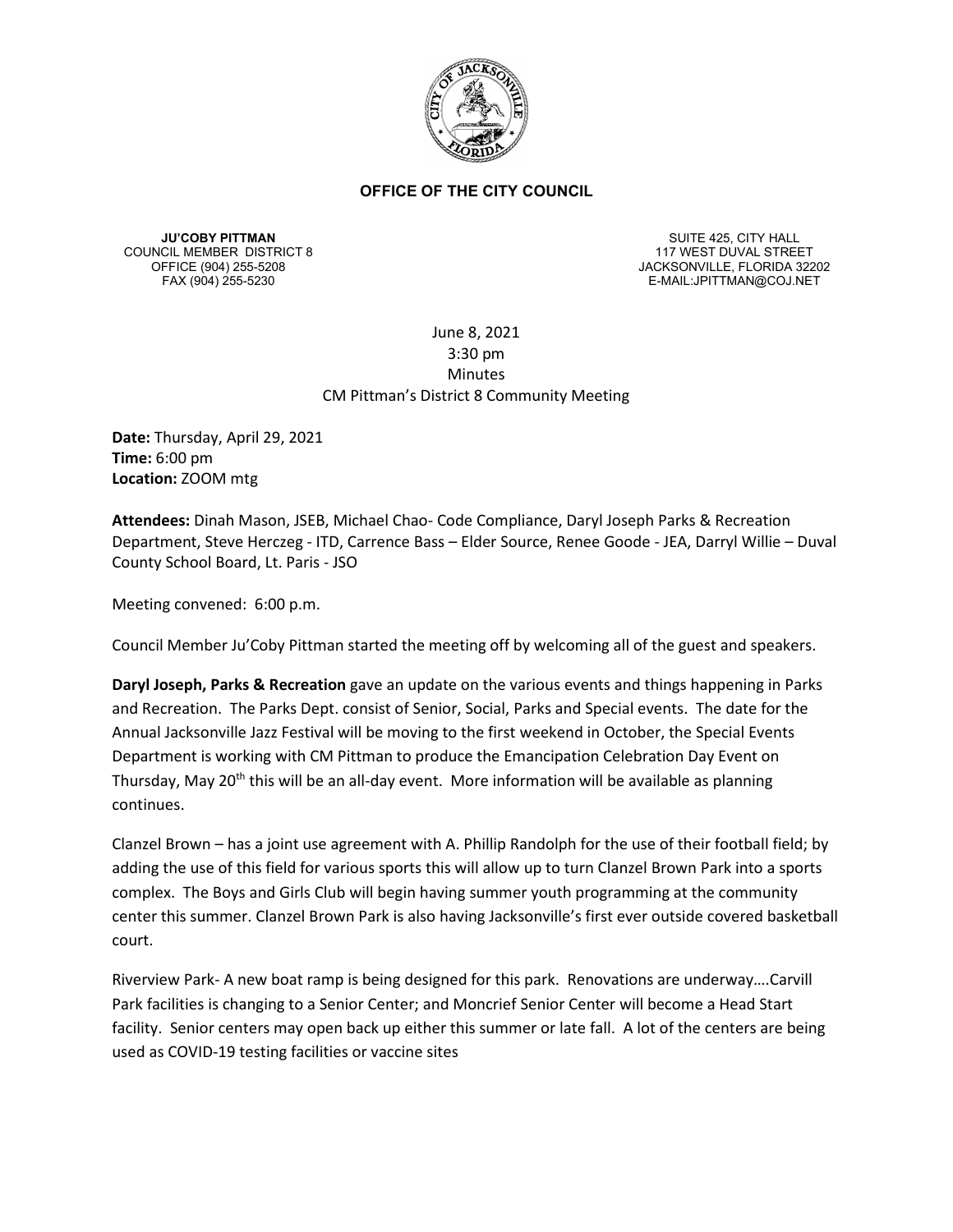

**JU'COBY PITTMAN** COUNCIL MEMBER DISTRICT 8

SUITE 425, CITY HALL 117 WEST DUVAL STREET OFFICE (904) 255-5208 JACKSONVILLE, FLORIDA 32202 E-MAIL:JPITTMAN@COJ.NET

City of Jacksonville Summer camp programs for 2021 start June  $21^{st}$  through July 30<sup>th</sup>.

**Renee Goode, JEA** – District 8 Septic Tanks top 3 phase out projects are: Beverly Hills with 742 lots, Christopbel with 509 lots and Riverview with 1,812 lots.

Throughout the city of Jacksonville there are: 22,422 septic tank lots that need to be phased out.

Goode explained what steps are currently happening with the phase out project in District 8. She also explained the delays and costs for the projects. And how the criteria and formulas are used to select which areas would be worked on first and how they are graded.

In the Beverly Hills phase out there will have to be some water lines replaced as well. The Beverly Hills project is so large it was split into two separate projects an east project and a west project.

JEA is presently working on Beverly Hills west. An upcoming meeting is being scheduled to start the Beverly Hills East project.

Goode said to replace all 35 areas on the list it will take billions of dollars.

For Septic Tank removal information please email or call Renee Goode at [goodrr@JEA.com](mailto:goodrr@JEA.com) or call 904 665-5348

**Darryl Willie, DCSB** – Schools are open 15 – 20% of students are still doing in home learning. Duval County Schools are still following the CDC guidelines with masks and social distancing. Teachers and staff have been given the opportunity to go and get vaccinated.

 $\frac{1}{2}$  cent sales tax - Money (\$6 or \$7 million) is starting to come in. The Oversite Committee meets the 3<sup>rd</sup> Wednesday of every month at the Schultz Center to discuss and plan how the money will be spent.

Rutledge Pearson Elementary School will be the first school to be renovated. A lot of the ½ cent tax dollars will be spent in districts 7, 8, 9 and 10.

The school board would like to use city vendors for the renovations to help keep the money in the City of Jacksonville.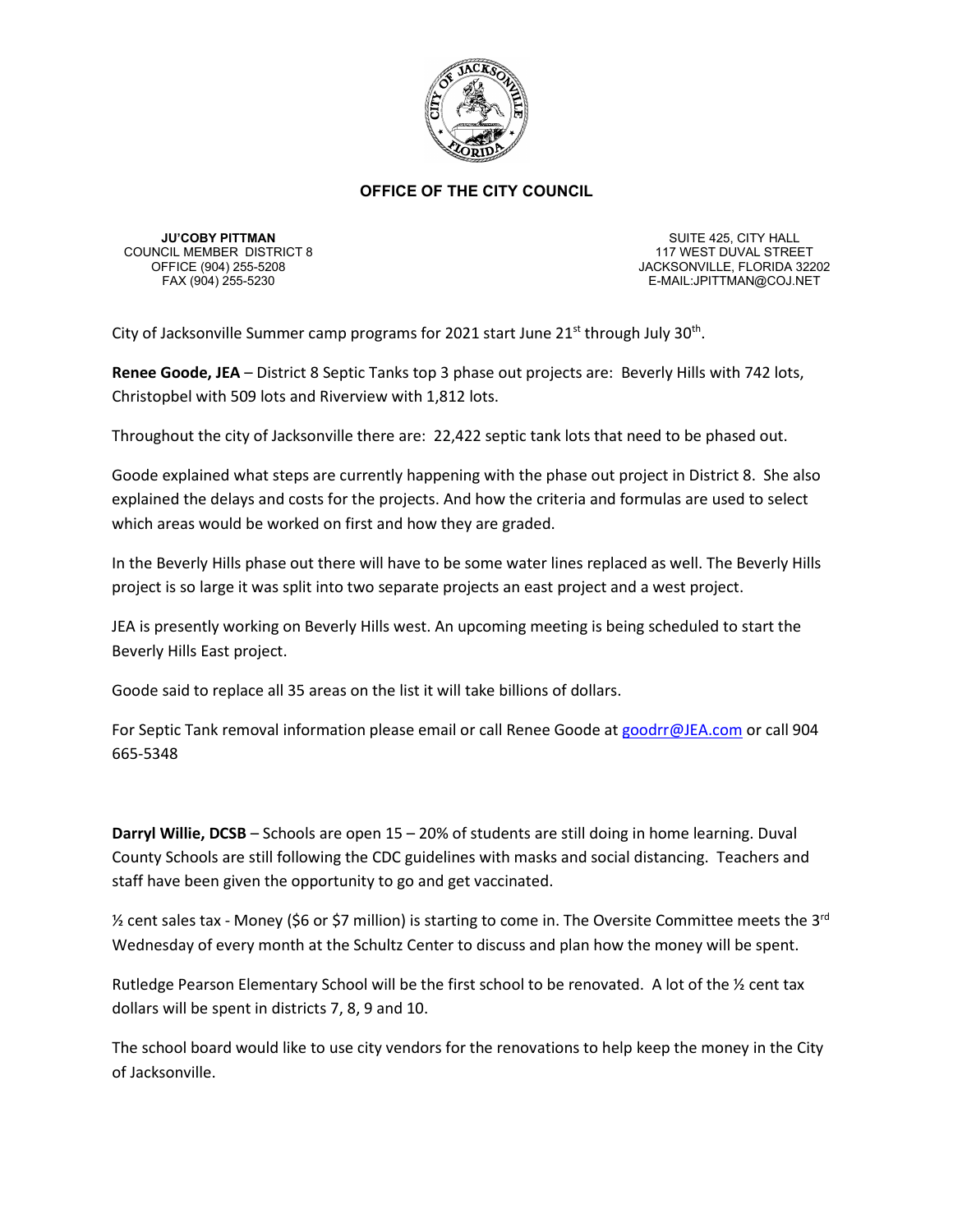

**JU'COBY PITTMAN** COUNCIL MEMBER DISTRICT 8

SUITE 425, CITY HALL 117 WEST DUVAL STREET OFFICE (904) 255-5208 JACKSONVILLE, FLORIDA 32202<br>FAX (904) 255-5230 FAX (904) 255-5230 E-MAIL:JPITTMAN@COJ.NET

Confederate School name changes – go through the following process: #1 community input and conversations, #2 Superintendent makes a recommendation to school board, #3 school board will vote sometime in June based on the superintendent's recommendations.

6 schools in Jacksonville are named after confederate soldiers; that's half of all of the Confederate School names in the state of Florida.

African American History book (local) - A local African American history book is being developed and they are looking for contributors with local history information.

2021 Summer School Program - summer school will happen, at this time Mr. Willie was not sure which schools will have it.

New schools- There are several new charter schools in the north Jacksonville area: Kipp School K – 9 off of I-95 and Golfair, Idea Academy near Lem Turner, Becoming Collegiate Academy near gateway.

# **Lt. Paris , JSO Zone 5 stats**

Homicide 29 , abductions/ kidnappings 2 , rapes 18, home invasions 2, robberies 37, Car jackings 5, business robberies 8 , aggravated battery 339, arson 6, burglaries to residence 185, burglaries to businesses 94, auto theft 162, auto burglaries 154, grand theft 55 etc…. most of the numbers are on average with previous years.

Initiatives JSO is working on: A Community Survey – JSO is getting input from the community on various topics, National Crime Victims' Rights Week, Prescription Drugs Take Back event.

Bridging the Gap - JSO is pairing officers with youth in the community.

Shot Spotters program received 356 activations of gun fire (really high) in Zone 5.

**Michael Chao, Code Compliance** - Mr. Chao explained what Code Compliance does as a department. In District 8 Code Enforcement has done over 8,000 inspections. Some of the areas were Moncrief, Gran Park, Lake Forest, and Midwest area.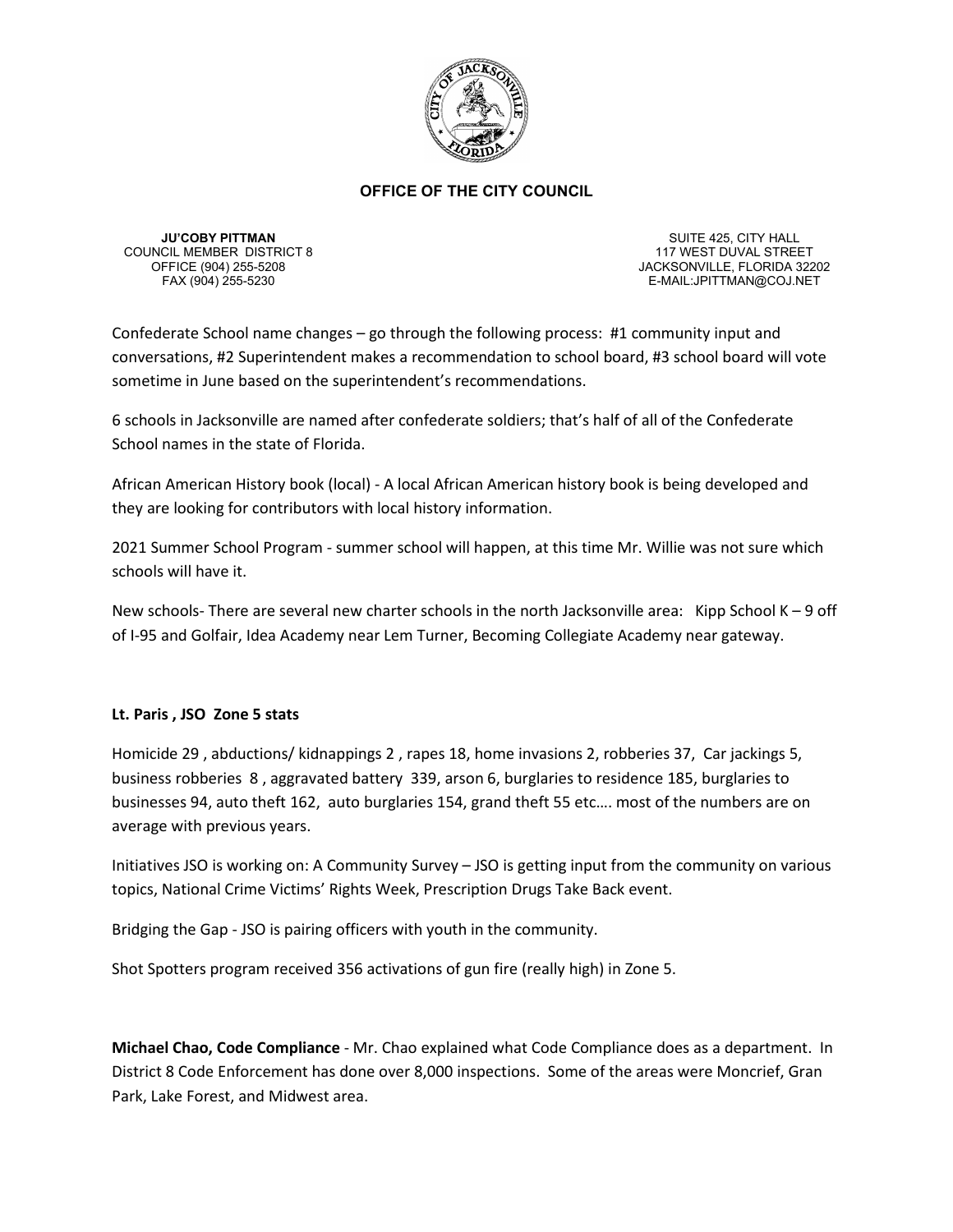

**JU'COBY PITTMAN** COUNCIL MEMBER DISTRICT 8

SUITE 425, CITY HALL 117 WEST DUVAL STREET OFFICE (904) 255-5208 JACKSONVILLE, FLORIDA 32202<br>FAX (904) 255-5230 FAX (904) 255-5230 E-MAIL:JPITTMAN@COJ.NET

Code Enforcement demolished 19 structures in District 8, with 19 board ups. FYI….Move outs with furniture left out on the curb is a code violation and Code Enforcement will begin enforcing that city code.

Code Compliance has started a new program where citizens in need can request assistance to help correct potential code violations. The program can be used for demos, nuisance abatements, overgrowth, dead trees, anything code compliance deals with.

**Stephen Herczeg, ITD** – Explained his partnership with CM Pittman and her district cleanup project, Herczeg's office is developing a digital map application showing the target areas for cleanup sites within the district. Areas will be plotted on the map by using the questionnaires distributed to the District 8 constituents.

Mr. Herczeg visually demonstrated how the site would look and work and what the questionnaire looks like.

CM Pittman stated she would like to increase the District 8 Ambassadors membership to 100 ambassadors. The program will meet quarterly in a park to share information with neighbors and friends.

**Dinah Mason, JSEB** – Ms. Mason explained the new and exciting changes happening with the JSEB program; making better opportunities for small businesses. One of the goals is to increase participation in the program. Mason discussed what changes have been made to improve and help increase participation in the program. Currently the office is working on producing a video to introduce new JSEB businesses to the city, and to explain how to do business with the city as a vendor. Currently the JSEB program is in need of Professional services, as well as, architects, lawn service, food service, carpentry, suppliers, janitorial and electricians

**Carrence Bass, Elder Affairs** - explained what the Council of Elder Affairs does and how they work with the council members assisting seniors in the district.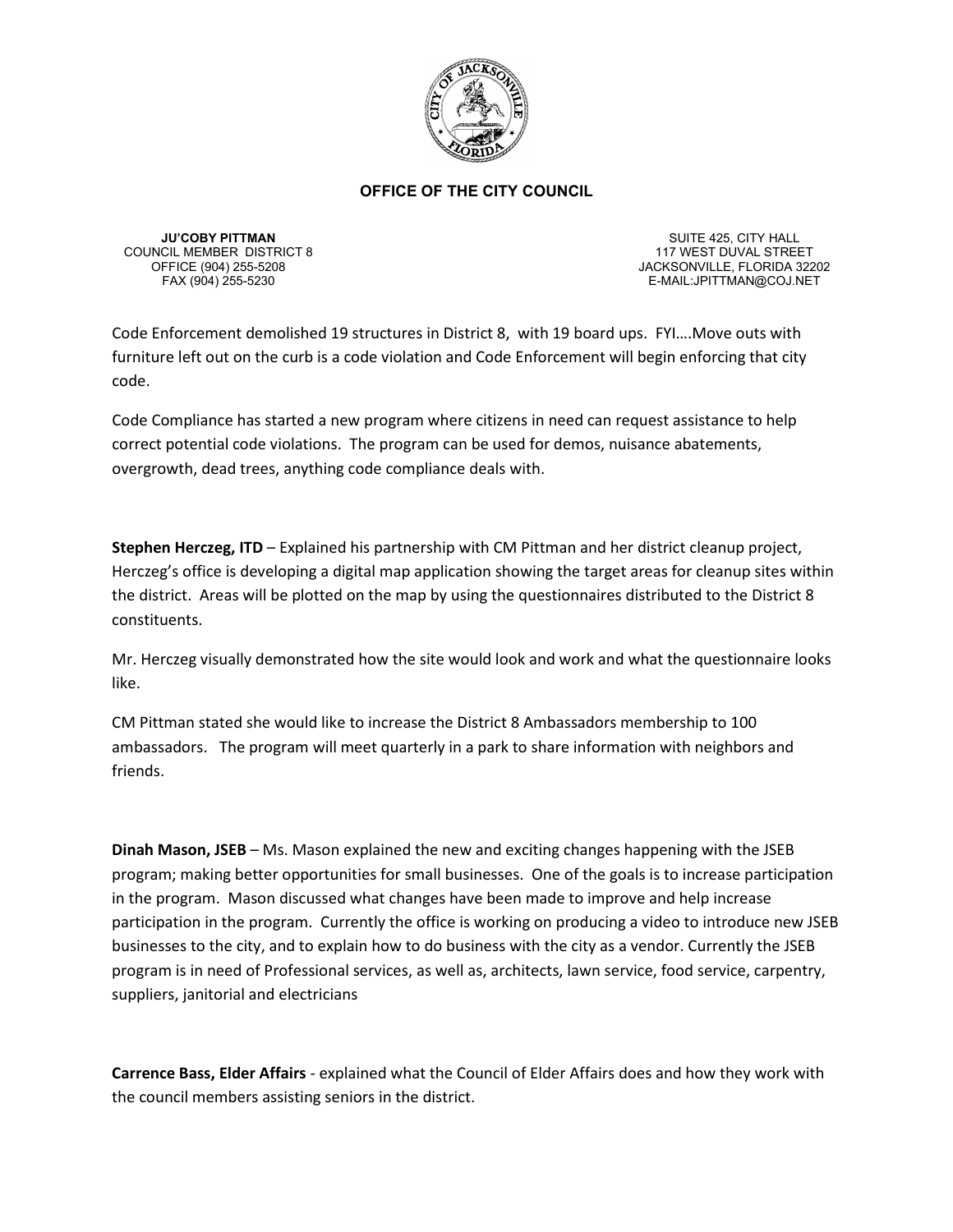

**JU'COBY PITTMAN** COUNCIL MEMBER DISTRICT 8

SUITE 425, CITY HALL 117 WEST DUVAL STREET OFFICE (904) 255-5208 JACKSONVILLE, FLORIDA 32202 E-MAIL:JPITTMAN@COJ.NET

Mrs. Bass talked about a new senior's program called Age Friendly Jacksonville initiative.

For more information on senior services and programs email Carrence Bass at chass@coj.net

One of the events Elder Affairs is working with is taking seniors to the ballpark to watch the Jacksonville Shrimp play for free. More info 904 255-5667

There are a few openings on the Council of Elder Affairs board if you're interested call 904 255-5413. The Council on Elder Affairs is a 2 year commitment

# **Council Member Pittman's District Announcements**

CM Pittman asked that everyone attending the meeting help spread the word about the dangers of Retention Ponds.

She invited businesses to sign up for Discovery District 8 to highlight and promote your business in district.

CM Pittman encouraged everyone to get vaccinated.

CM Pittman spoke about developing a historical trail in District 8, and changing the name of JP Small Park to Hank Aaron Field at JP Small Park. This was done in honor of the great baseball legend Hank Aaron who once played at this baseball park.

Pastor Henry's Ministerial Alliance Food Giveaway Saturday, May 15<sup>th</sup> @ 3416 Moncrief Rd.

# **Questions:**

Dr. Bryant – announced that the Bradham-Brooks library is celebrating their  $30<sup>th</sup>$  year anniversary. Seniors wanting to participate can call 904 305-2805

Council Member Morgan – reminded everyone of the Safer Together Workshops happening on Saturdays from 9:30am- 11:30am

Velma Roundsville: Requested the list of septic tanks phase out projects be sent to the residents.